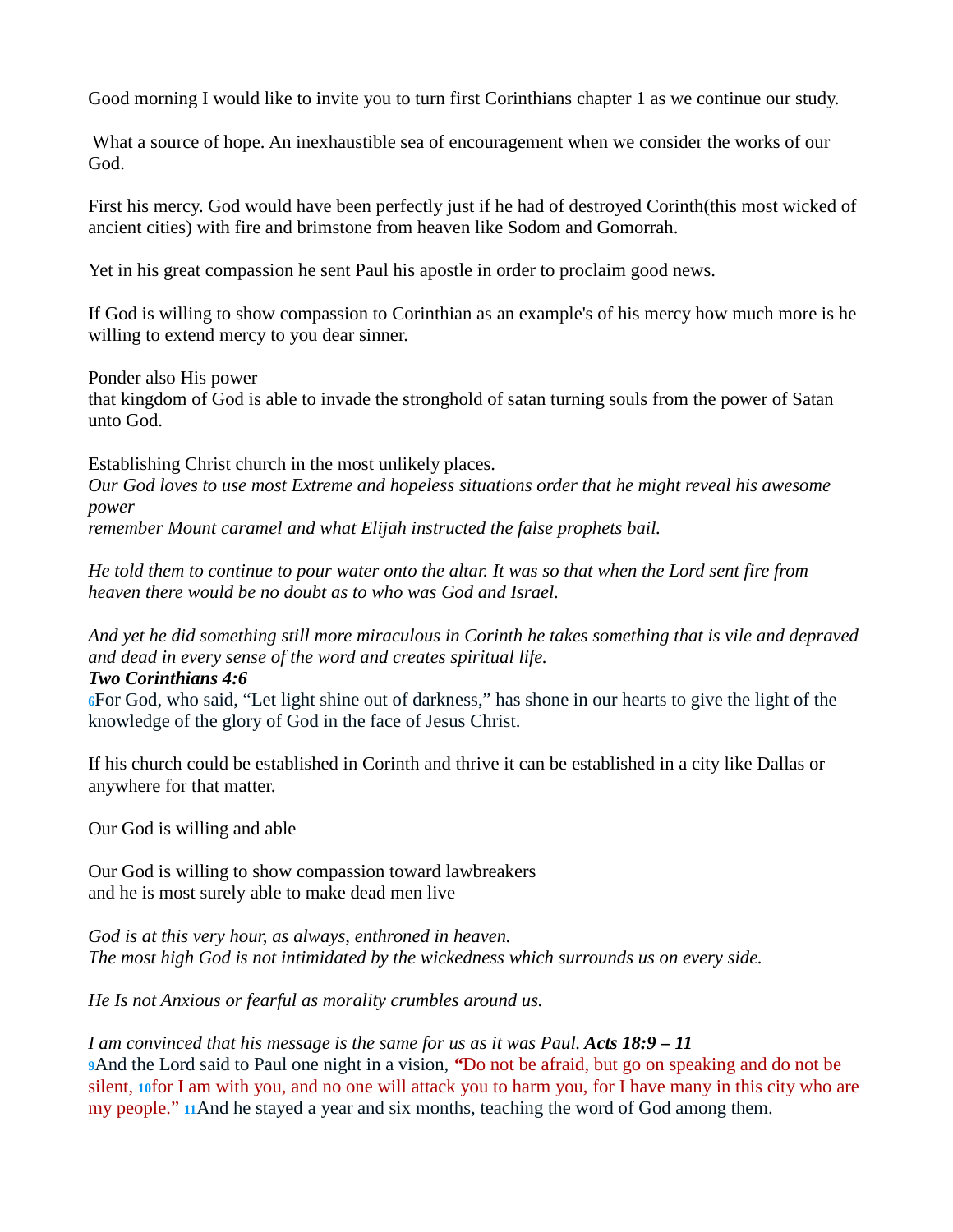Let me just restate one more time these works in view are God's and God's alone.

This is a point which Paul labors to explain in his writings.

We are compared to Clay jars there's nothing special about an ordinary container.

However God has placed treasure within those jars which represent our bodies. He has come to make his home within our heart. And therefore his power and goodness and love live within our week corruptible flash.

Paul's letters to the Corinthians are Most **relevant** as our current culture bears striking similarities. We like Corinth are surrounded by luxury, wealth, beauty, and all manner and immorality. In light of all these like obstacles Paul preached one singular message Christ and him cursed.

# **One Corinthians 15:3**

**3**For I delivered to you as of first importance what I also received: that Christ died for our sins in accordance with the Scriptures, **4**that he was buried, that he was raised on the third day in accordance with the Scriptures,

### Acts 18:8

And many of the Corinthians hearing Paul believed and were baptized.

### Let us not go to our text first **Corinthians chapter 1 verses 10-17**

As we Come to verse 10 Paul is addressing a problem that is developed in his absence. Divisions have formed separating the church into factions.

devil division example strongman remove his members what if you could get him to fight himself he works in several different ways we will outline

Division is a subject of great importance among Christians. It is a problem which has plagued the human race throughout history Cain and Abel were divided as to the proper way worship God in the offering of their sacrifices. Abraham and Lot could not maintain unity but had to part ways.

It is one of the fundamental questions which critics bring against Christianity. Why are there so many churches. If Christianity is true why is there so much infighting and factions among professing believers.

Maybe this is question which you struggle with.

In the preceding verses Paul will undertake to answer these often ask questions as well as explain the cause for division.

## V1 **I appeal to you brothers this is a term that is used loosely in our culture**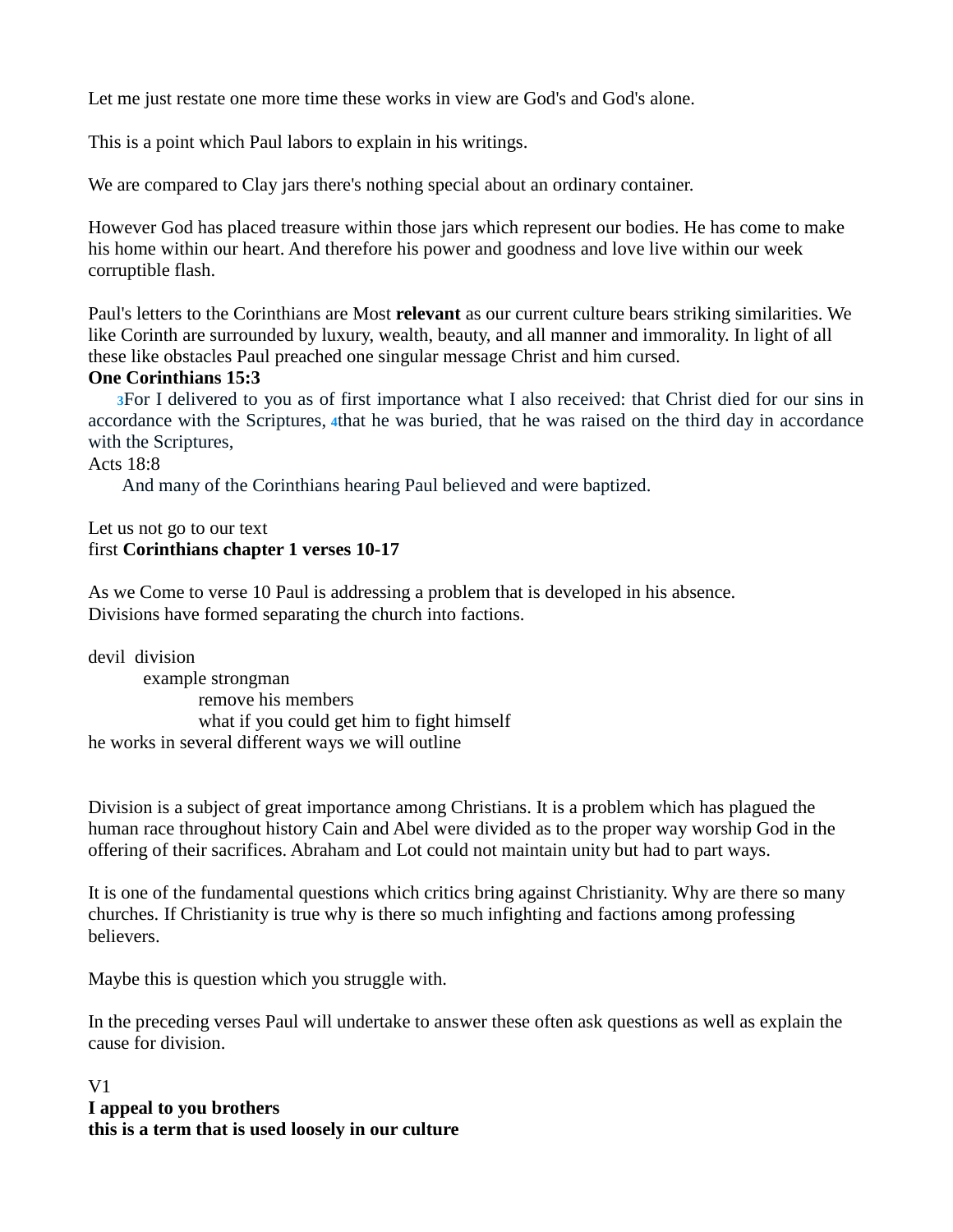## **let's say a brother as a going**

### **however when we turn to Scripture**

this word brother is a sacred term and it is not to be used lightly.

Sometimes we are guilty of downplaying the significance of the church we speak of it in ways that are similar to the way someone would speak of a country club or some sort of social gathering.

We might say something like oh you see those people over there we go to the same church.

The term brothers however expresses a much deeper and true biblical relationship

It refers to the fact that we are now part of the family of God.

## **John 1:12 – 13**

**12**But to all who did receive him, who believed in his name, he gave the right to become children of God, **13**who were born, not of blood nor of the will of the flesh nor of the will of man, but of God. **John 3:3** 

**<sup>3</sup>**Jesus answered him, **"**Truly, truly, I say to you, unless one is born again*b* he cannot see the kingdom of God."

## **And elsewhere in the Bible speaks of our adoption into the family of God**

The first reason for unity which Paul presents is that we are family

Verse 10 again I appeal to you, brothers, **by the name of our Lord Jesus Christ,**

**Paul now invokes the name of Jesus** 

**in order to say unity will be achieved under the authority and command of Jesus.**

**Paul speaks by the authority of Jesus and this is a command from the Lord that the family of God be one.** 

**Also the use of Christ's name here could be understood in the sense of for the sake of Christ. Allow me to illustrate.** 

**Two brothers are fighting and someone says stop this Friday the sake of your mother breaking heart. Shame on you** 

**If these brothers any sensitivity at this point should reflect upon the consequences of their actions.** 

**In the same way when Christ name is mentioned the heart of a true believers should be softened and willing to conform his life to whatever is pleasing to his king.** 

**This sense is brought out in Philippians in Paul's appeal for humility** 

**It appears that a similar problem is present in Philippi or that Paul acknowledges that they are capable of division and gives them this instruction.**

**Philippians two**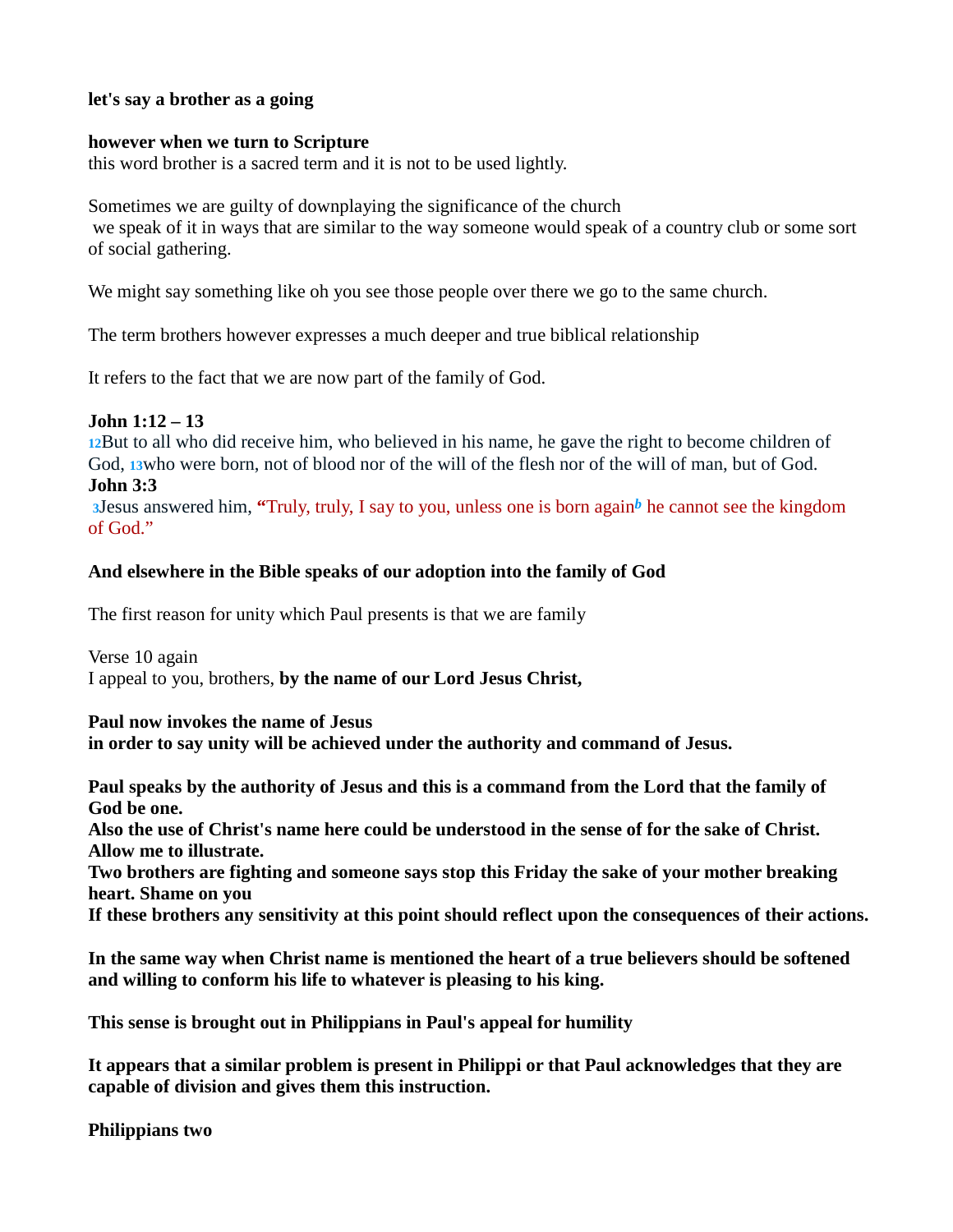# **Philippians 2**

**1**So if there is any encouragement in Christ, any comfort from love, any participation in the Spirit, any affection and sympathy, **2**complete my joy by being of the same mind, having the same love, being in full accord and of one mind. **3**Do nothing from selfish ambition or conceit, but in humility count others more significant than yourselves. **4**Let each of you look not only to his own interests, but also to the interests of others. **5**Have this mind among yourselves, which is yours in Christ Jesus,*a* **<sup>6</sup>**who, though he was in the form of God, did not count equality with God a thing to be grasped, $\frac{b}{b}$  *7*but emptied himself, by taking the form of a servant,*c* being born in the likeness of men. **8**And being found in human form, he humbled himself by becoming obedient to the point of death, even death on a cross.

# **Paul's answer is to look to Christ**

# **For Christ sake get along**

### **verse 11 this is the family that informed Paul of the following factions no other information is no about this family.**

Verse 12

The first couse for division which Paul mentions is the exultation of man.

That is thinking too highly of man and giving him too much honor and credit which should only be reserved for God.

It is implied that a large portion of this congregation identified themselves as followers of a man rather than Christ.

This is an age-old problem

Exchanging the glory of God for the glory of man

to exalt the creature over the creator to give more praise to that which is seen then that which is unseen

I Think about the story in acts where Paul and Barnabas entered Lystra and the people tried to worship them.

To a lesser degree this is the problem in Corinth:

attributing glory to man for things that were accomplished by God himself.

This is a serious blunder and grave sin

Although identifying yourself as a follower of a man is expressly forbidden by the apostle Paul.

Strangely enough There are countless groups in existence today which openly boast that they are followers a man as well as his teaching in direct contradiction to the word of God.

These groups might as well cut first Corinthians chapter 1 out there Bible.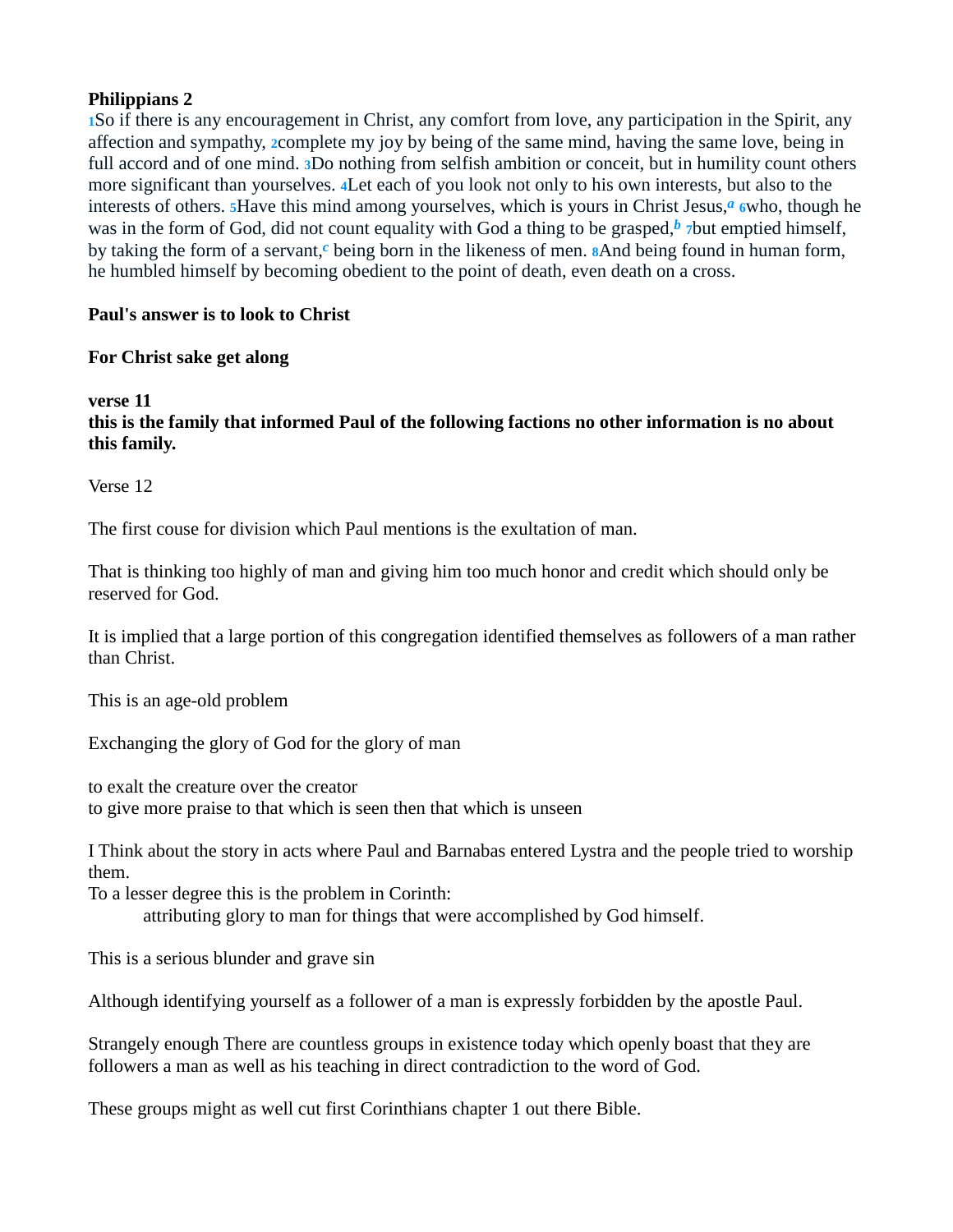Lutheran Church Wesley Calvin Church of England

There are also countless teachers who exalt themselves by naming their ministries after themselves. Pastor So-and-so ministries. What a blasphemous statement.

After reviewing this simple Scripture it is clear why there is so much division .

# **Paul's response in verse 13 is simplistic**

## **Is Christ divided?**

Think about this question is it possible to divide Christ?

Can you cut off his arms or his feet absolutely not it is absurd.

## **Here Paul teaches that just as Christ has one body so we his body the church is one.**

## **Verse 13 again was Paul crucified for you? Or were you baptized in the name of Paul?**

Paul here begins to point out how foolish it is to confuse the relationship of man and God.

He Points the Corinthian church to Christ who is the author and founder of the church.

This is how unity is achieved lowering man to his proper position and lifting up Christ.

Is Christ alone who was crucified and brought salvation and it is to the name of Jesus Christ Christians are baptized.

In order for there to be unity Christ must be exalted above every other name.

Were Christ is lifted up and given honor and put in his rightful place the church will experience unity.

The following verses say nothing that diminishes the importance of baptism. Paul is simply saying that just as he was not crucified for the Corinthians nor were they baptized into his name.

# **The second cause for division is given in chapter 3**

### **Immaturity.**

Those that cause division in the church could be considered Christians yet they are immature.